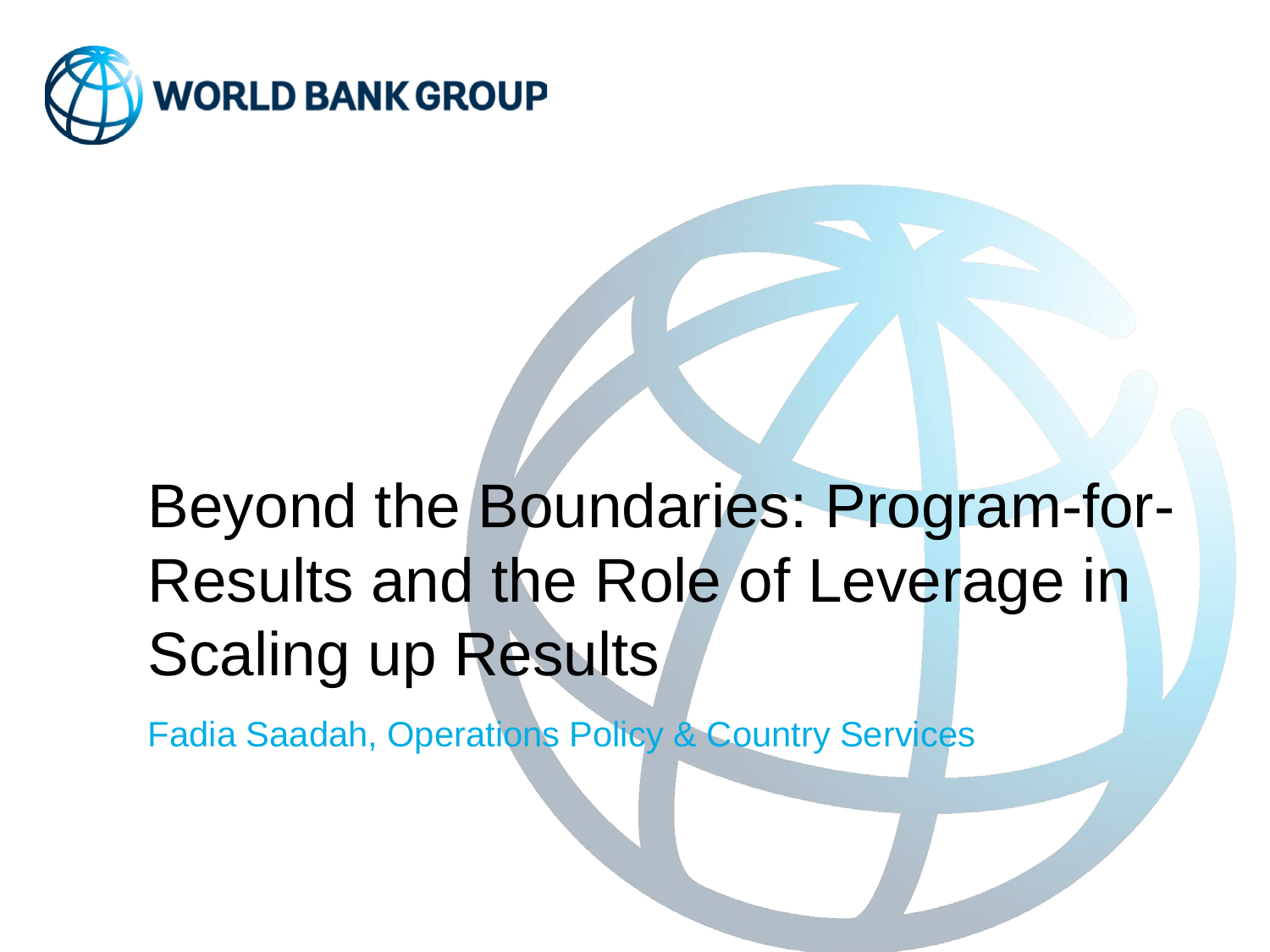# PforR Responds to Client Demand

- Governments have been asking for help with their own programs using their own systems.
- PforR supports improving the efficiency of government programs of expenditures and achieving results by strengthening institutions and building capacity.
- Complements the World Bank's other two instruments Development Policy Financing (DPF) and Investment Project Financing (IPF) – to help enhance the Bank's impact.

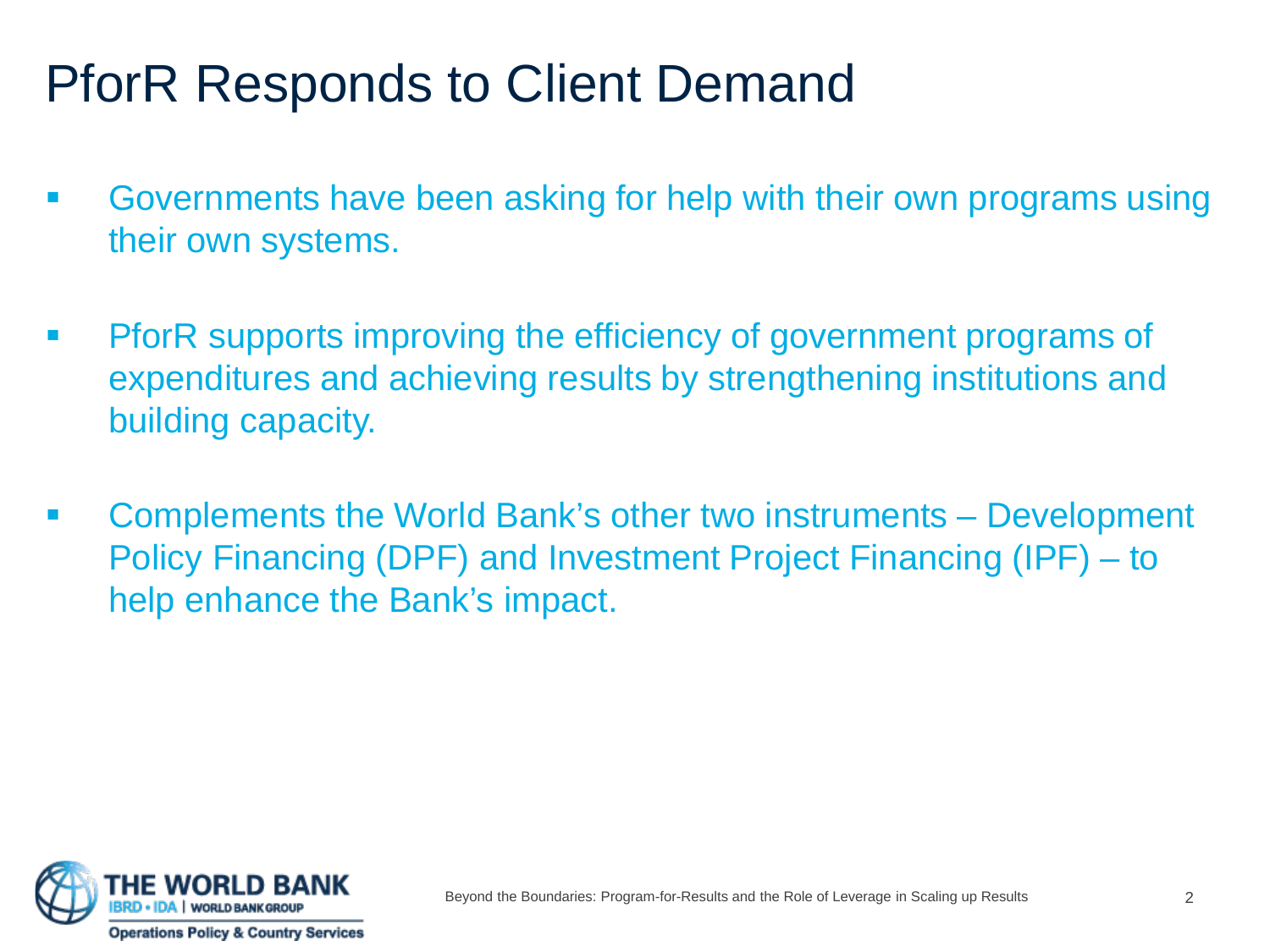## Main Features of PforR

- **Finances and supports government programs.**
- Disburses upon achievement of program results.
- Focuses on strengthening the institutional capacity needed for programs to achieve their desired results.
- **Provides assurance that Bank financing is used** appropriately and that the program's environmental and social aspects are addressed.

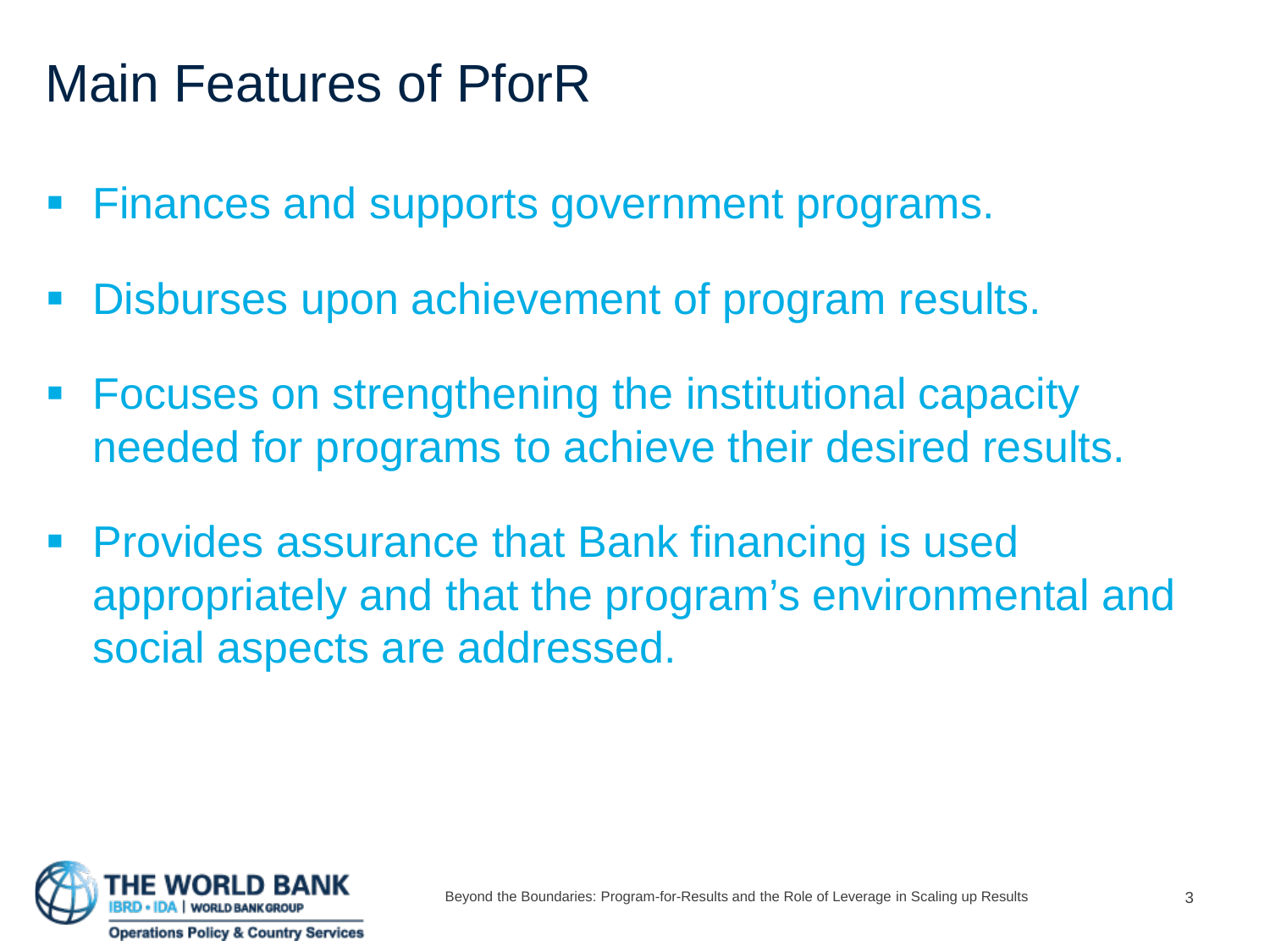## How Does PforR Complement the Bank's Menu of Instruments?



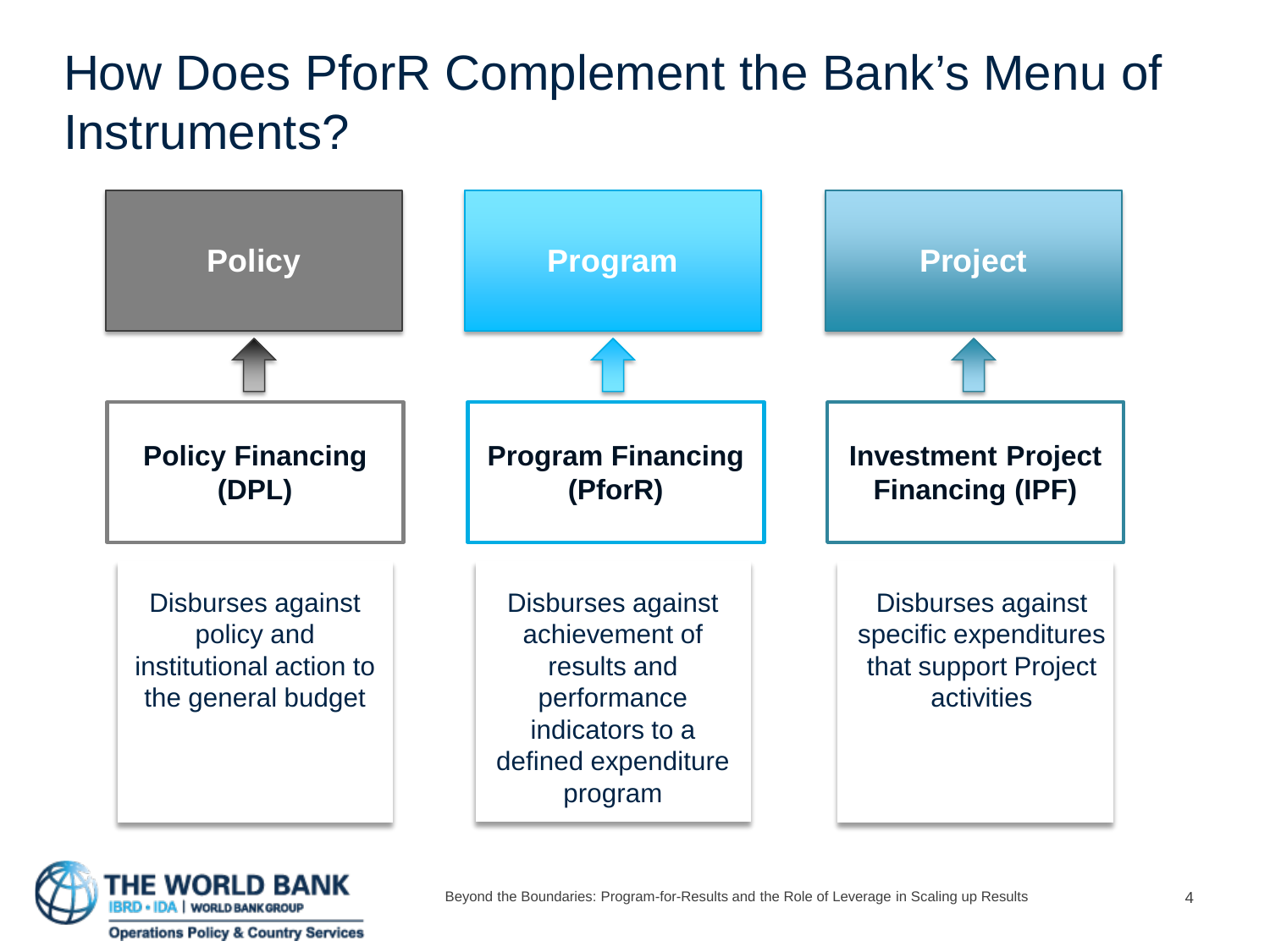## What does Program-for-Results Involve?

- Identification of Government program (national or subnational, sectoral or cross-sectoral, existing or new).
- **Definition of the Program supported and key results.**
- Carry out technical, fiduciary and social and environmental assessments.
- **If all identification of opportunities for building capacity and enhancing** system performance.
- PforR can be used by any country in support of a program(s) or subprogram(s). PforR excludes activities that:
	- Have significant adverse impacts that are sensitive, diverse, or unprecedented on the environment and/or affected people.
	- Involve high value contracts (above specified thresholds).

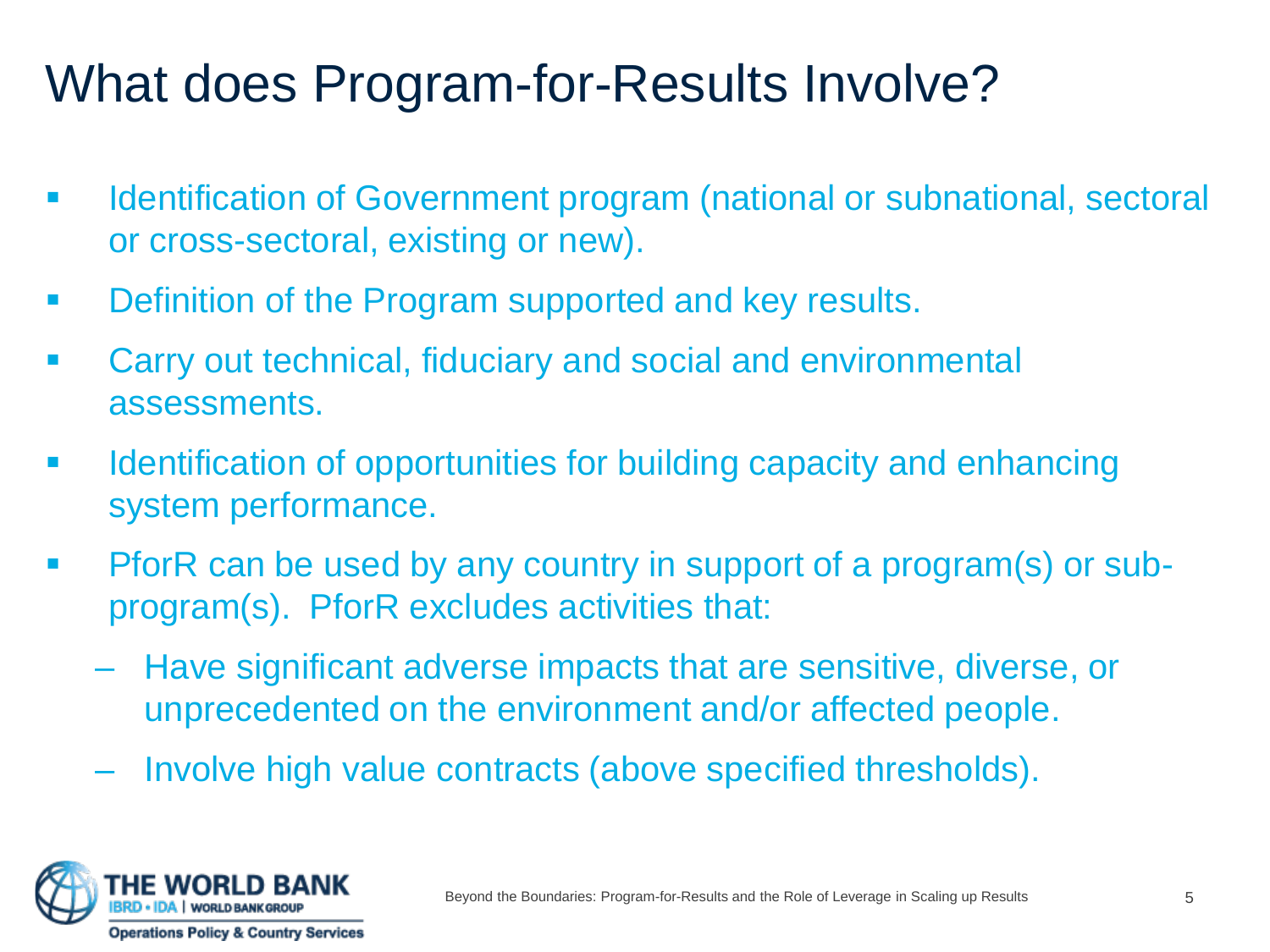## Two Key Pillars of PforR: Programs and DLIs

### **Program of Expenditures**

- **PforR has supported a** range of government programs
- The majority have supported sub Programs, either sectorally or geographically
- **Program boundaries** also define the scope of the assessments to be carried out



### **Disbursement Linked Indicators (DLIs)**

- **PforR has supported a** range of DLIs depending on the Program
- DLIs include service delivery indicators, outputs and/or outcomes
- DLIs could also be institutional indicators or actions including fiduciary and environmental and social issues
- Each DLI has a specified verification protocol

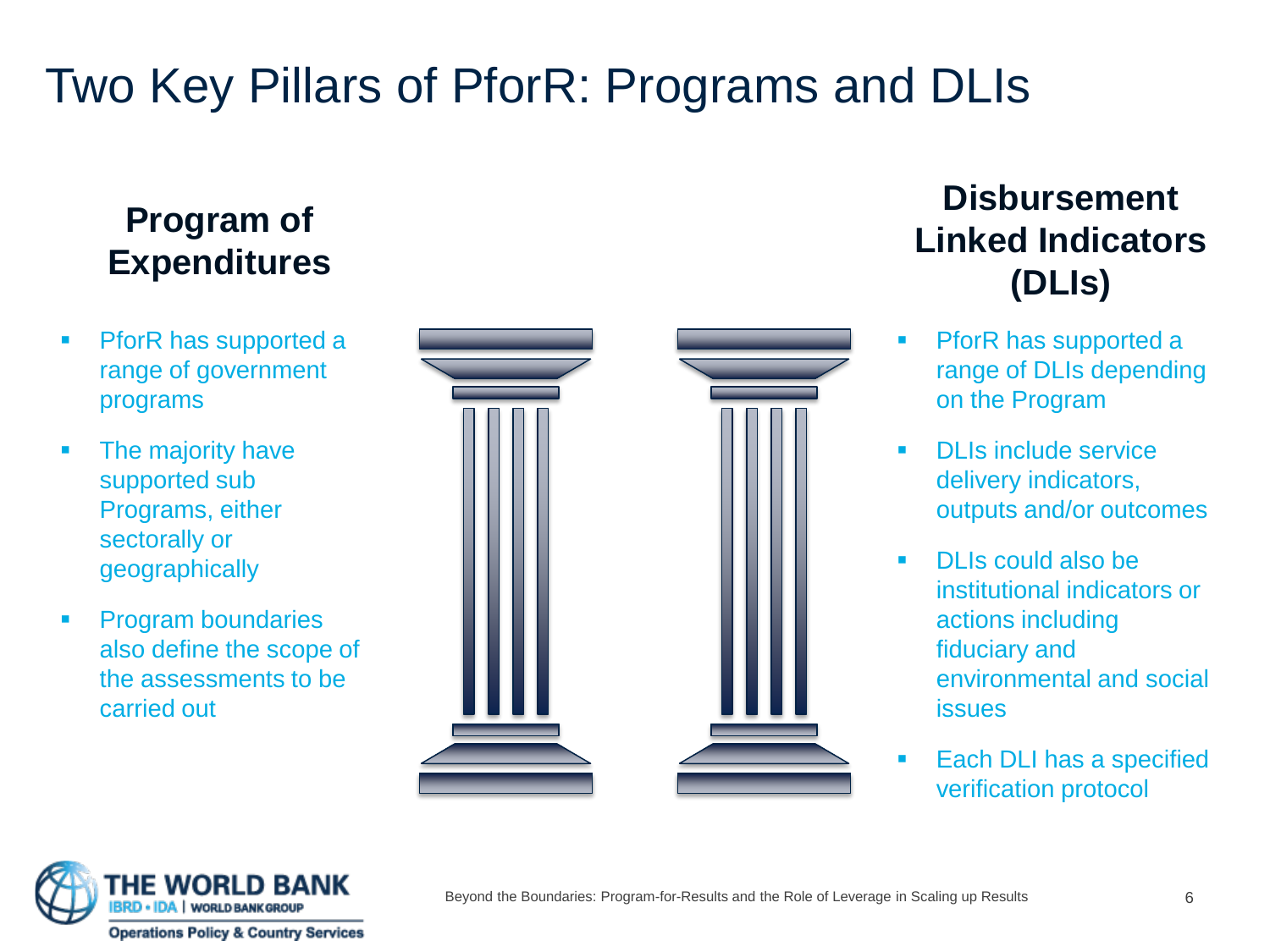## Examples of DLIs from Current Operations









#### **Program Outcomes**

Percentage of children aged 12-23 months immunized with Pentavalent 3 vaccine

#### **Access to Services**

Percentage of population provided with access to improved water supply in rural communes

### **Participatory Governance**

Percentage of women and youth in local governance bodies

### **Systems Improvements**

Percentage of key staff (in specific units) trained in environmental and social safeguards and management guide

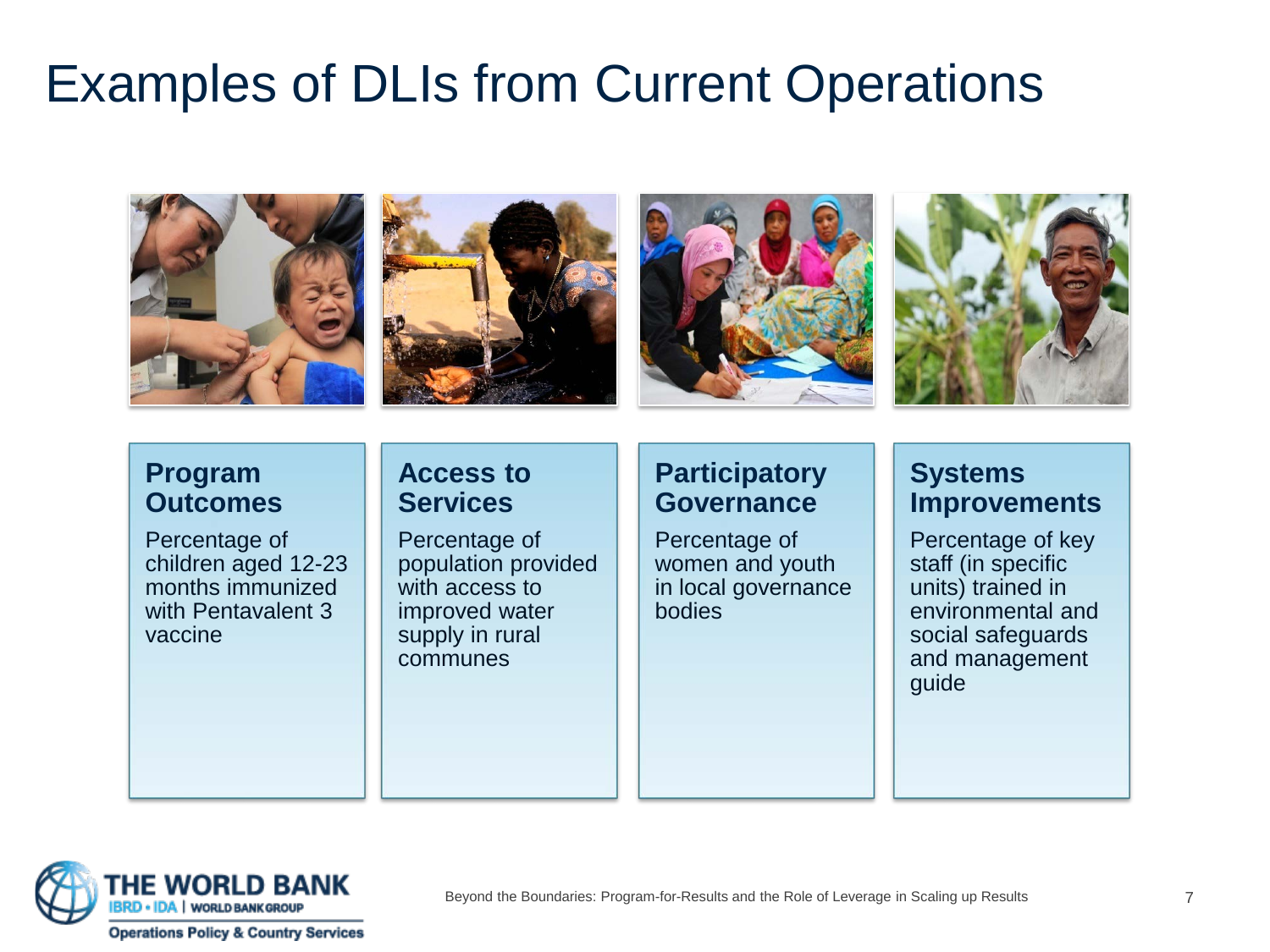# What Country Programs Is PforR Supporting?



**Operations Policy & Country Services**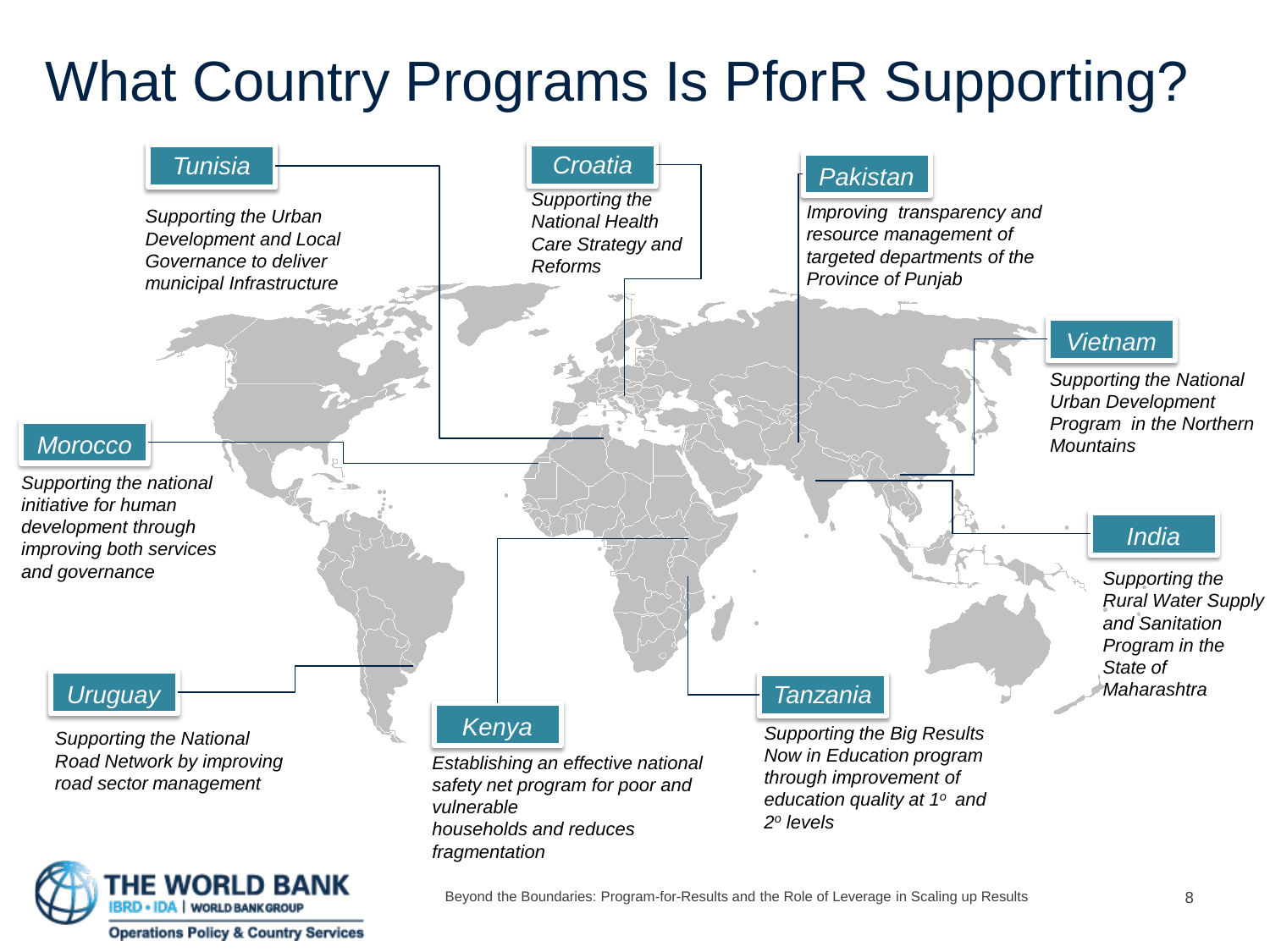## PforR Status to Date

Over the past three years, PforR has made very good progress:

- A total of 22 operations approved for 3.5 billion supporting government program for a total of 8.5 billion.
- **Pipeline includes 21 operations under preparation totaling 5.5 billion.**
- Of the 22 approved operations, 20 are now effective and 11 have more than 12 months of experience.

Operations approved to date are in six different regions in a range of country typologies (from fragile states to MICs).

Operations also cover a wide range of sectors and global practices.

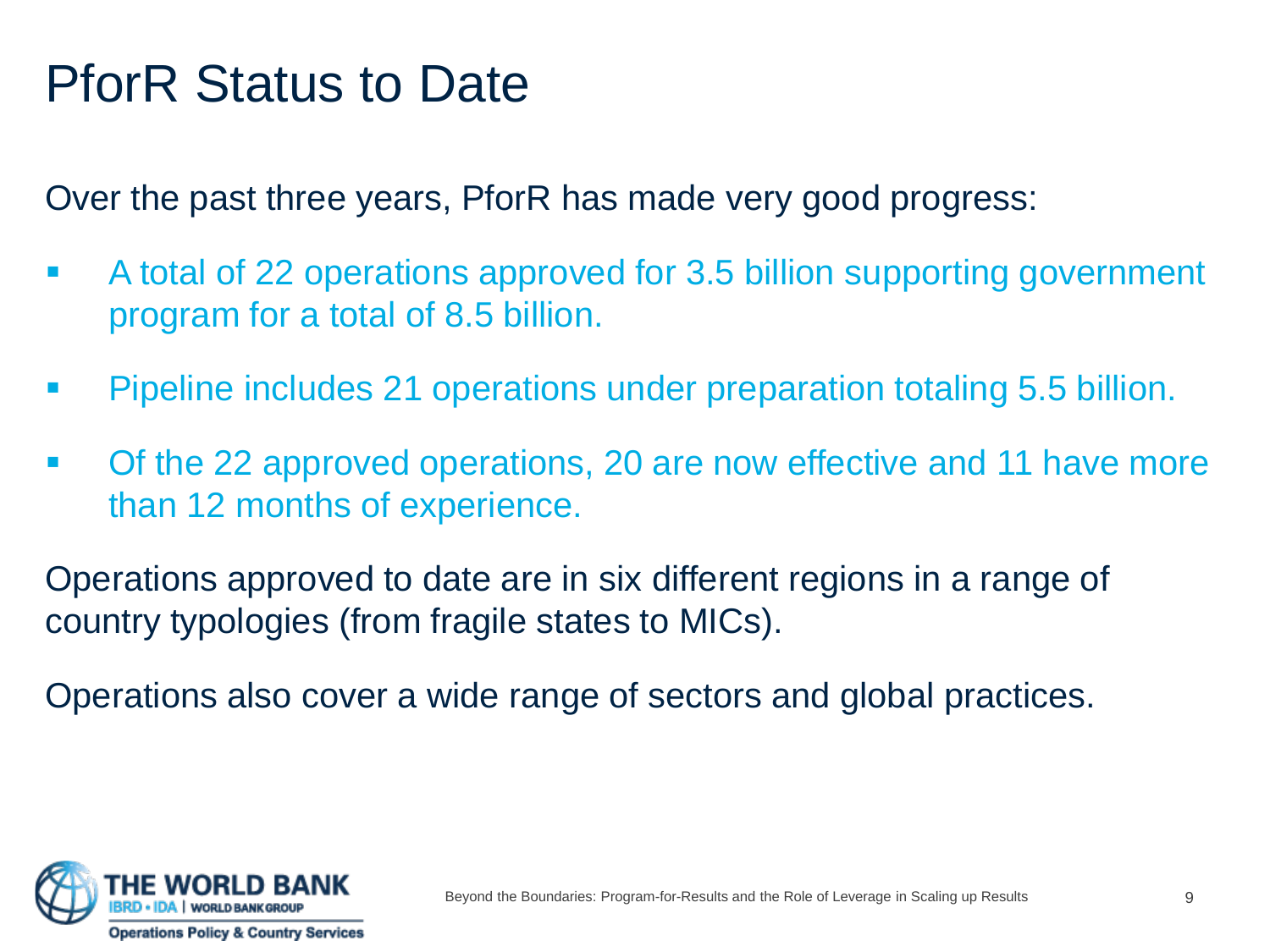## PforR Portfolio and Pipeline



#### **Education**

- **Health, Nutrition & Population**
- **Social Protection & Labor**
- **Trade & Competitiveness**
- **Poverty**
- **Governance**
- **Transport & ICT**
- Social, Urban, Rural & Resilience
- **Agriculture**
- **Finance and Markets**
- **Nater**

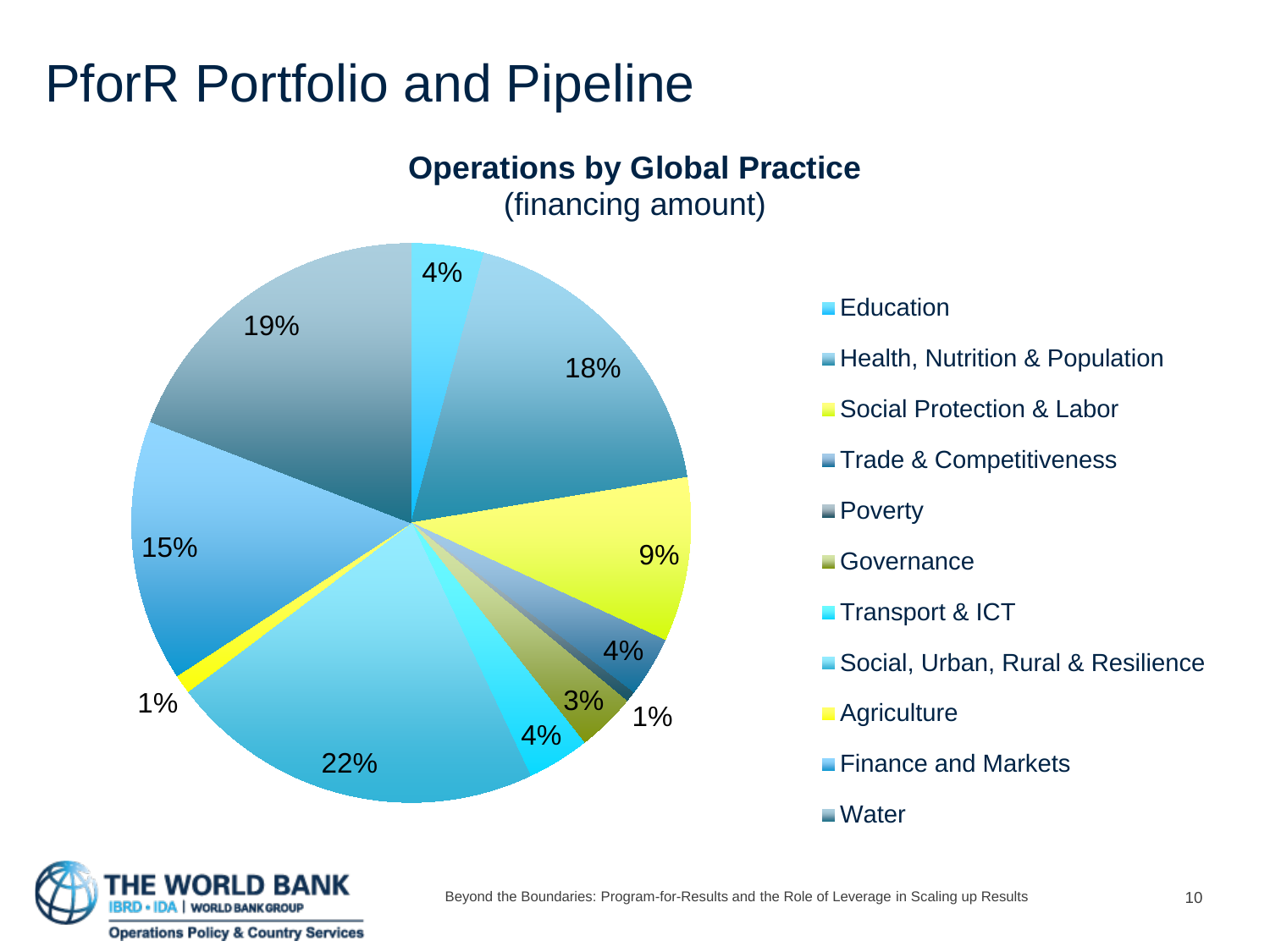## PforR Operations Around the World



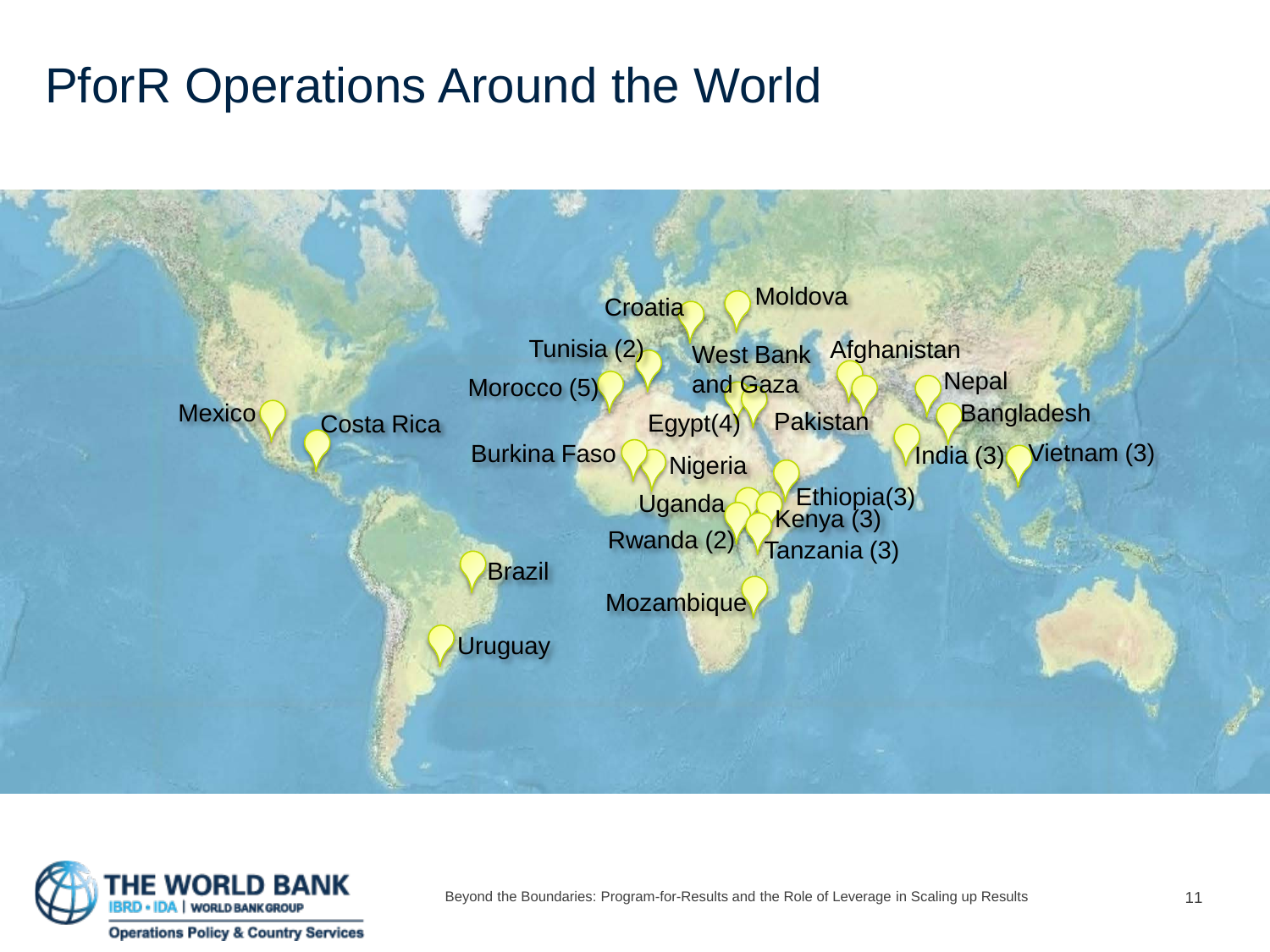## The Two-Year Review of PforR

The Bank's Board asked that an initial review of experience with PforR be conducted after about 2 years of implementation.

The review aimed to:

- Assess the early experience with the design and implementation of PforR operations;
- **IDENTIFY EMALGE ATTS IS A LIGAN EXAM IDENTIFY EXAM ISLAN EXAM ISLAN EXAMPLE FOR EXAMPLE FIG.** IS an extending to the PforR framework, as needed.

The review benefitted from inputs from internal and external oversight bodies including an Independent External Panel of Experts.

The review has just been completed and was discussed by the Executive Directors of the World Bank.

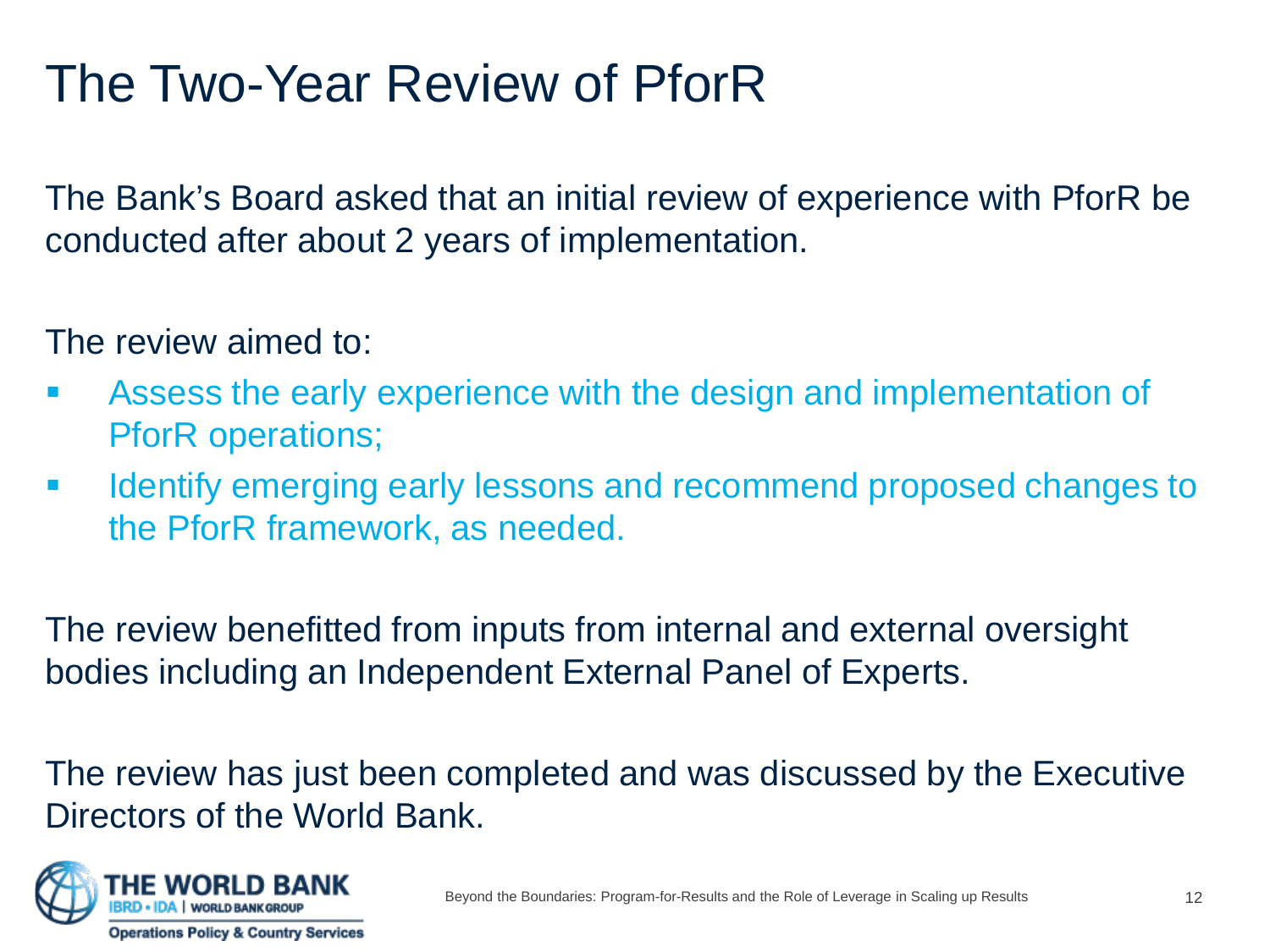# Highlights from the Two-Year Review

## To date, the experience with PforR has been encouraging:

- The instrument has demonstrated the validity of its concept.
- The policy has been implemented as designed.
- **Implementation is moving well and achieving desired results.**
- Learning approach was adopted and we continue to engage internal and external stakeholders.
- Risk management including fiduciary and environment and social aspects are working and in place.

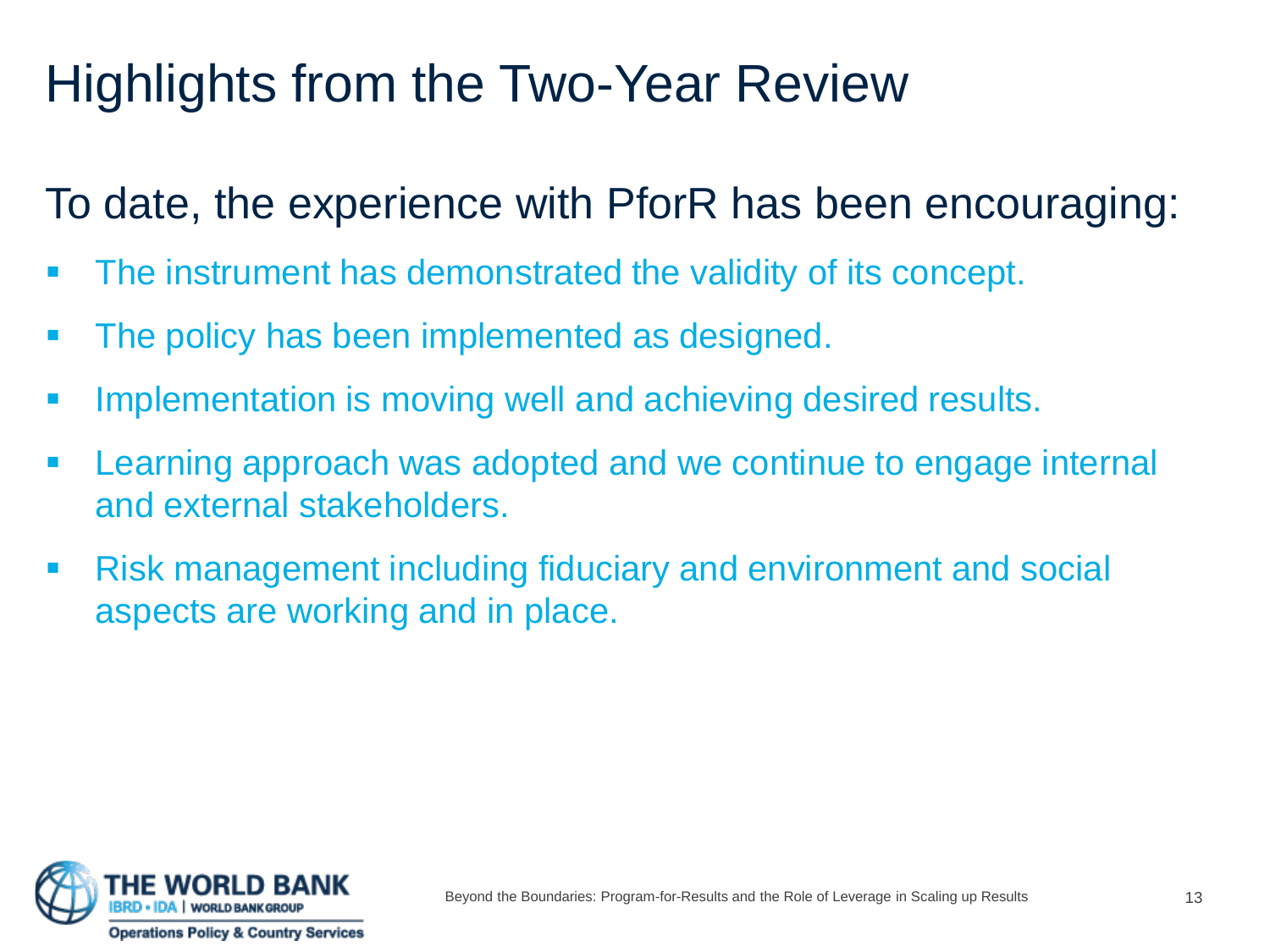# Highlights from the Feedback on PforR

Feedback from clients, partners and staff has been very encouraging with many repeat clients.

- **EXTEND EXE** Clients welcome use of their own country systems and the focus on capacity building and institutional strengthening.
- The shift in dialogue to focus more on results has also been welcome.
- Largely positive with appreciation for reduced Bank transaction processes.
- **Verification of results institutionalized.**
- **Increased choice in Bank financing instruments allows for better** matching of needs on the ground.

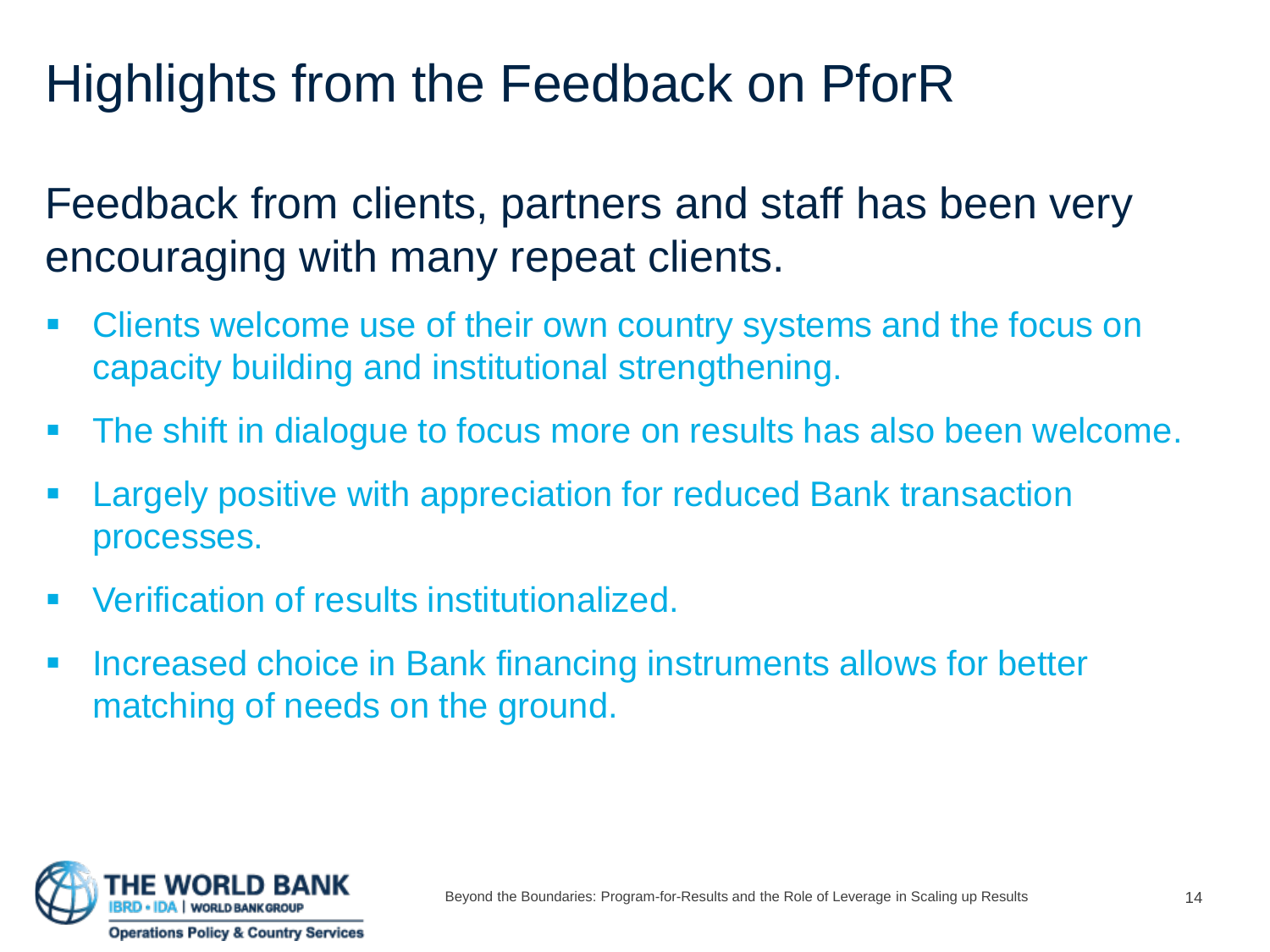# Looking Ahead

Review of early experience also pointed to areas of improvement, these include:

- More systematic introduction of the instrument across all countries.
- More outreach, learning and communications including to clients.
- Some areas were highlighted by clients or staff where more guidance is needed, e.g. DLI design.

### Moving forward, the Bank will:

- Enhance the roll-out of the instrument and introduce it more systematically across all countries.
- Follow-up on the various recommendations of the review including updates to guidance, learning, outreach, and so forth.
- Maintain the learning approach adopted to date and undertake periodic reviews of the instrument.